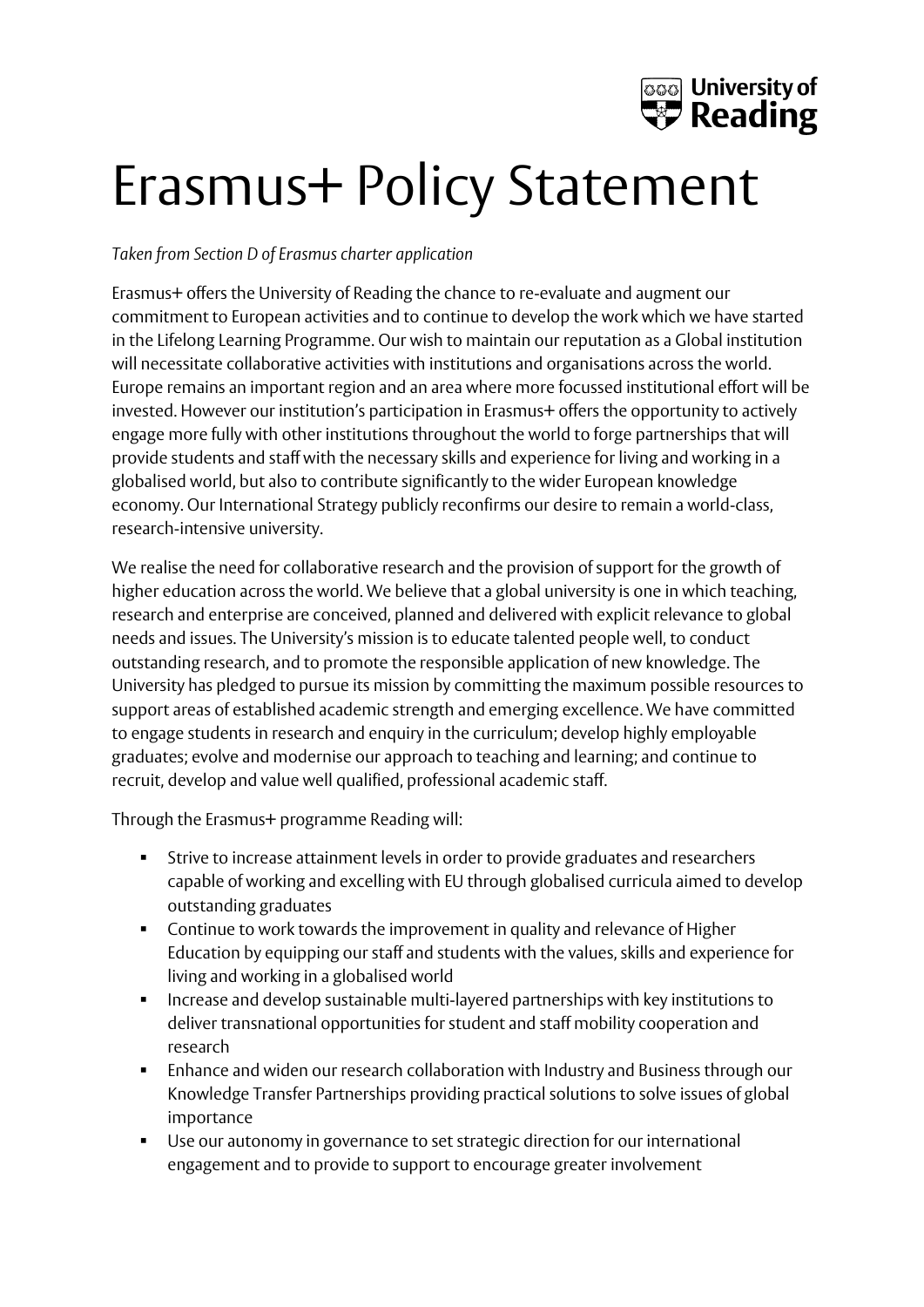The University of Reading has an international (EU and non-EU) strategy that builds on the university's long-standing global reputation, led by the Pro Vice Chancellor (International). The strategy is based around four key objectives:

- 1) increase our contributions to sustainable global development and understanding;
- 2) further enhance the depth, breadth and worldwide impact of our research;
- 3) better equip our staff and students with the values, skills and experience for living and working in a globalised world;
- 4) increase the number and diversity of our students, coming from countries throughout the world. The international strategy pervades all areas of activity within the university, seeking to ensure that all of our students gain an appropriate educational experience for global citizenship.

A key element of this strategy, one that contributes to all four aims, is the development of partnerships with overseas universities.

Partners are selected on the basis of:

- (1) their quality with regard to teaching and research;
- (2) their own international reputation and strategy;
- (3) their academic fit for the University of Reading; and
- (4) the opportunity to develop point activities of mutual benefit for both institutions.

All potential partners are scrutinised by a senior committee of the University (the International Project Board, IPB) to ensure they meet such criteria. Any proposals for teaching, research and mobility partnerships are scrutinised by the appropriate committees of the university, while our Quality Support Office undertakes site visits to ensure appropriate quality assurance procedures are in place before any agreements are formalised. The IPB has an annual monitoring process to ensure that appropriate levels of activity with our partnerships are maintained.

Partnerships are sought and developed with countries throughout the world, working together in many varied ways. We currently participate in student and staff mobility agreements with over 200 institutions throughout the world. Recent developments have involved expanding our partnerships in the top-rated universities institutions in China, South America and Europe. There has been increased emphasis in SE Asia where we are expanding our partnership network to enhance the activity of University of Reading Malaysia. Some partnership activities relate to capacity-building projects, such as the provision of English language teaching in Sudan and Kurdistan. In Europe, we are expanding our partnerships to include with universities, establishing students / staff mobility arrangements, as well as Dual degrees, Joint programmes of study, research collaboration, and working in certain countries to create collaborative curricula informed by industry and with students undertaking industrial placement opportunities within the degree.

The Reading International Office, through expert Regional Managers, work closely with academic departments at the University, together with the Erasmus & Study Abroad Office, to ensure effective and successful institutional international collaboration, which will help support and develop Reading's involvement with Erasmus+.